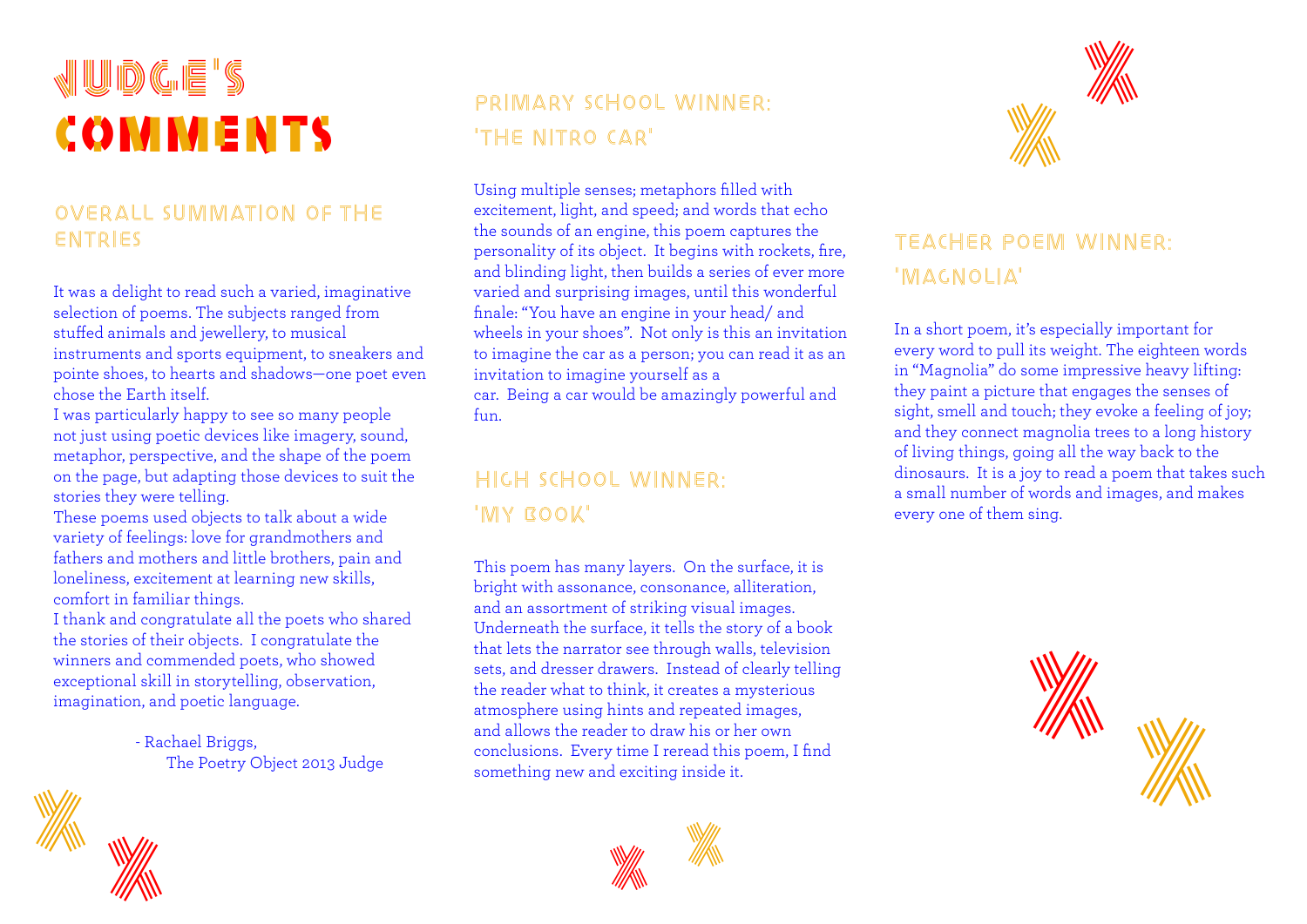# $H$ ighl $G$ .  $H$ i $L$  $\mathcal{C}$   $\odot$  IMI IMI E INI D E D :

I wanted to commend each of these poems for something, because each of them had a particular virtue that made it stand out to me.

# For imagery: 'Sparkles of love is strong', 'A NECKLACE TO REMEMBER', 'my necklace'

All three of these poems go beyond mere observation. They use multiple senses, choose images that are perfectly suited to the personalities of their objects, and connect their objects to family relationships.

"Sparkles of Love" compares a sparkly necklace to popping candy, and points out that it makes "a clinky squeaky scratchy sound" when dropped.

"Necklace to Remember" gets philosophical about very quiet things: "The jade is cold, silent and gentle/ as if there was no jade at all." "My Necklace" describes a smooth blue necklace that "tastes like jelly" and feels "as cold as a fairy penguin sliding into it's [sic] mother's coat".



X

# FOR SOPHISTICATED USE OF perspective:

### 'magical letter'

This poem uses a letter to dramatise the difference between younger children, who believe in Santa, and an older child, who doesn't. The poem begins with the narrator's excitement at receiving a letter from Santa (conveyed with capital letters and exclamation points), adopts a calmer, more questioning tone in the middle, and then turns to the narrator's younger brother, who still believes. What a lovely dramatic arc.

# 'pointe shoes'

This narrator takes a critical look at her object, which used to represent her daydreams of being a dancer, but now represent the pain of frustrated ambition. The story is dramatically interesting, and it fits the symbol of a scuffed pair of pointe shoes perfectly.





### For metaphor: 'SKATEBOARD'

The opening line had me hooked: "It's as purple as grape juice stains." The poem sustained my interest with its imaginative metaphors, and the author's decision to show the skateboard's flaws (scuffs and rust) alongside its virtues (smooth wheels) as features that make it loveable and unique.

#### For drama: 'pigments of life'

This poem uses its object, a wooden carving made by a beloved older relative, to illustrate the narrator's connection to her family. By focusing on the relative's hands as well as the object being carved, and by the repeated use of words like "enfold", "engrave", and "embed", the poet endows the object with a tremendous amount of warmth and love.